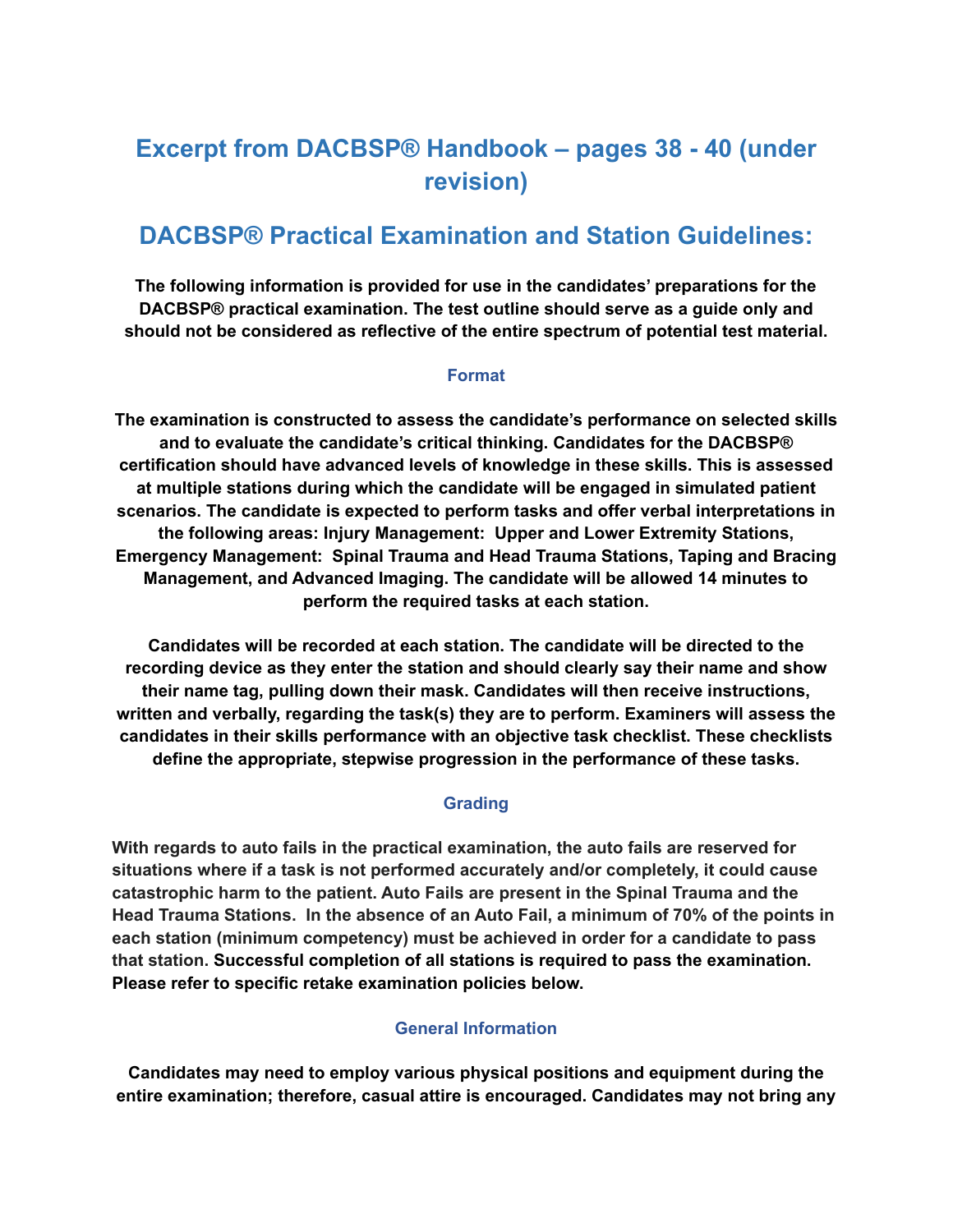**type of electronics or watches into the sequestration or testing area including but not limited to: cell phones, computers, tablets, watches. Once you have finished testing, you will not be permitted to reenter. Registration/testing/sequestration may last more than 2-3 hours, although every effort will be made to keep on schedule. Candidates should therefore plan both their meal schedule and transportation arrangements accordingly. Specific information regarding the schedule of testing, directions to the site, etc. will be sent to candidates once registration closes. There will be a virtual candidate orientation meeting approximately 4 weeks prior to each examination, details are listed on the website on the exam registration page.**

**The following provides a broad outline of the scenarios that will be tested and the tasks the candidate is expected to perform. Candidates may be asked to perform or provide written or oral responses in any of these areas. Each station is approximately 14 minutes long. The candidate will be provided with a brief background on the patient in each station.**

### **DACBSP® Practical Examination Station Outline** *Last updated 3.1.22*

All practical examination stations are based on the DACBSP® Job Task Analysis. All tasks within the practical examination are referenced in the DACBSP® Reading List, with a special focus on the references in the Recommended Practical Exam Reading List.

With regards to auto fails in the practical examination, the auto fails are reserved for situations where if a task is not performed accurately and/or completely, it could cause catastrophic harm to the patient. Auto Fails are present in the Spinal Trauma and the Head Trauma Stations. In the absence of an Auto Fail, a minimum of 70% of the points in each station (minimum competency) must be achieved in order for a candidate to pass that station.

Please see the Practical Examination Equipment List on the ACBSP™ website for a comprehensive list of equipment at each station. If a piece of equipment is not listed in a station, the candidate may verbalize that they have the equipment and how it would be used in the scenario.

## *In each station, all procedures must be VERBALIZED AND DEMONSTRATED by the candidate (e.g. palpation of pulse) unless otherwise stated by the examiner. If available, the examiner will give the results of each procedure to the candidate.*

### **Injury Management - Upper and Lower Extremity Stations**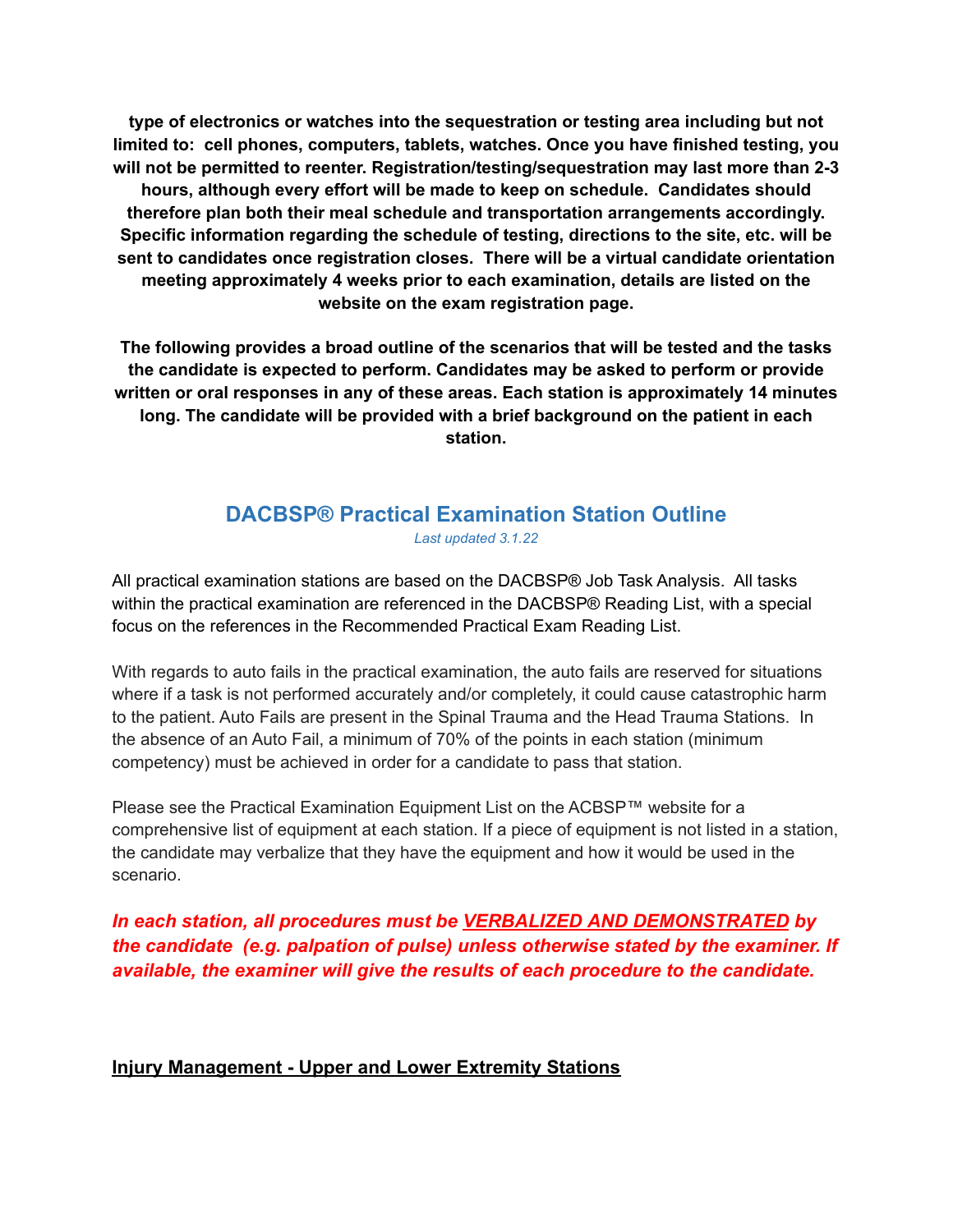- 1. Focused History
	- a. Onset
	- b. Palliative
	- c. Provoking
	- d. Quality of pain
	- e. Severity of pain
	- f. Timing
	- g. Additional signs and symptoms
- 2. Inspection and palpation
	- a. Spine
	- b. Involved joint
	- c. Joint above
	- d. Joint below
- 3. Range of Motion
	- a. Active and Passive Range of Motion
		- i. Spine
		- ii. Involved joint
		- iii. Joint above
		- iv. Joint below
- 4. Neurovascular Examination
	- a. Upper and Lower Extremities
		- i. Muscle strength
		- ii. Sensation
		- iii. Reflexes
		- iv. Vascular
- 5. Muscle strength testing
	- a. Involved joint
- 6. Orthopedic Examination
	- a. Spine
	- b. Involved joint
	- c. Joint above
	- d. Joint below
- 7. Advanced Imaging
	- a. Identifies when advanced imaging is warranted
		- i. Orders appropriate advanced imaging
- 8. Diagnosis and Decision Making
	- a. Correct differential diagnosis
	- b. Proper management
	- c. Graded return to play

## **Emergency Management - Spinal Trauma Station AUTO FAILS ARE PRESENT IN THIS STATION**

- 1. Primary Assessment
	- a. Scene Safety
	- b. Personal protective equipment
	- c. Responsiveness
	- d. Activate EMS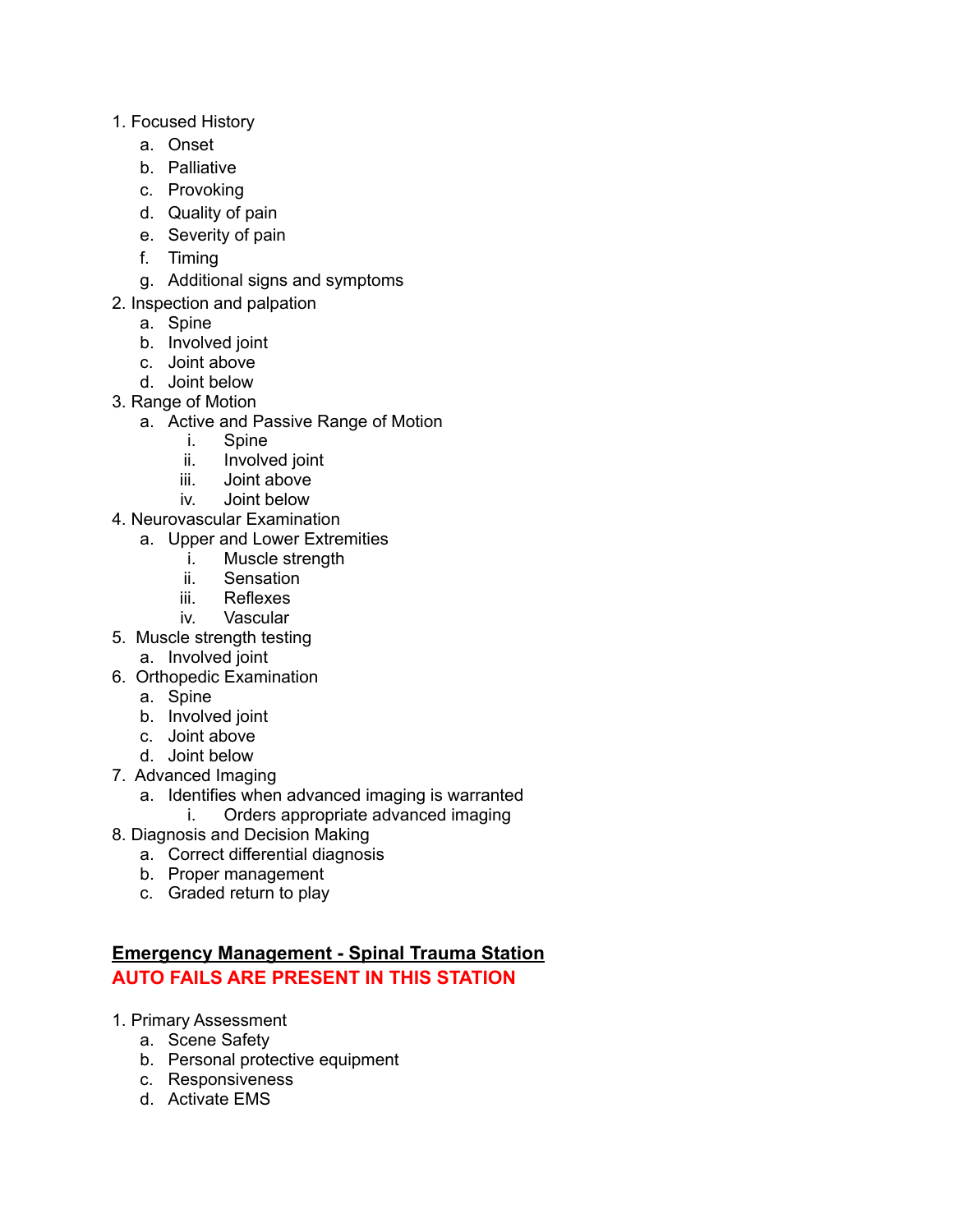- e. ABC'S
- f. Stabilize Cervical Spine
- 2. Log-Roll
	- a. Performance of Log-roll
	- b. Proper Signaling
	- c. Cervical Spine Axial Stabilization
	- d. Signal to slide
	- e. Placement of blocks
	- f. Proper strapping
- 3. Cervical Collar
	- a. Sizing
	- b. Application
- 4. Airway Management
	- a. Airway Selection
		- i. Sizing
	- b. Airway Placement
	- c. Reassess breathing
- 5. History Taking
	- a. Vitals
		- i. Blood pressure, pulse, respirations
	- b. Attempts to obtain SAMPLE history
- 6. Secondary Survey
	- a. Head
	- b. Neck
	- c. Chest
	- d. Abdomen/pelvis
	- e. Lower extremity
	- f. Upper extremity
- 7. Fracture Management
	- a. Pre-splinting Neurovascular Examination
	- b. Selection of Splint
	- c. Application of Splint
	- d. Post-splinting Neurovascular Examination
- 8. Oxygen Application
	- a. Equipment Set-Up
		- i. Oxygen flow rate
	- b. Oxygen Application

# **Emergency Management - Head Trauma Station**

## **AUTO FAILS ARE PRESENT IN THIS STATION**

- 1. Focused History
	- a. Onset/Mechanism of Injury
	- b. Palliative
	- c. Provoking
	- d. Quality of pain
	- e. Severity of pain
	- f. Timing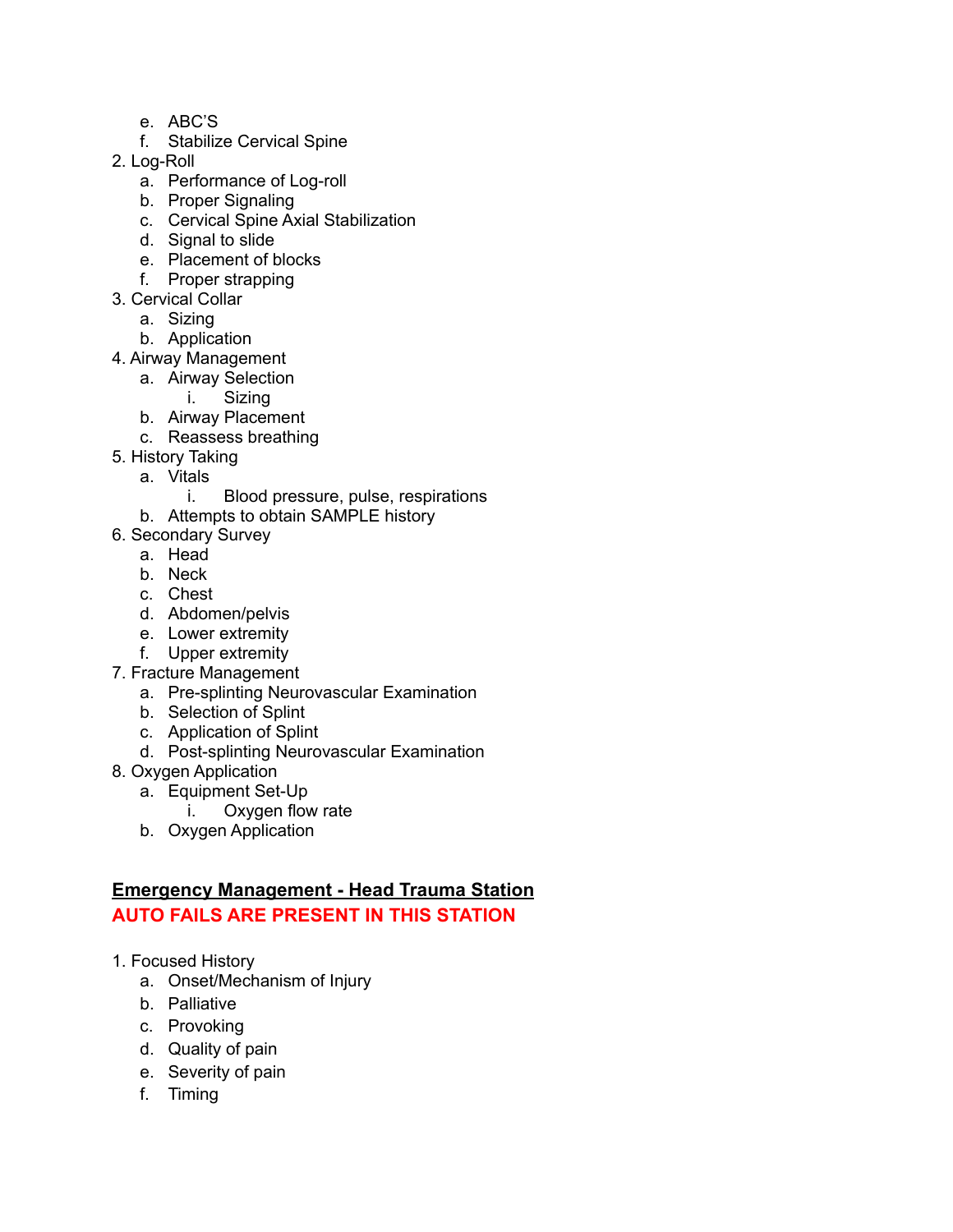- g. Athlete Background
	- i. Past head injuries
	- ii. ADHD, Learning Disabilities, Depression, Anxiety, Headache Disorders
	- iii. Medications
- 2. Symptom Evaluation
	- a. 22 Symptoms
		- i. Sport Concussion Assessment Tool 5th Edition, pg 3
- 3. Level of Consciousness and Cognitive Screening
	- a. Glascow Coma Scale
		- i. Eyes, Verbal, Motor
	- b. Cognitive Screening
		- i. Orientation<br>ii. Immediate l
			- Immediate Memory
			- iii. Concentration
			- iv. Delayed Recall
- 4. Physical Examination
	- a. Inspection
	- b. Palpation
	- c. Cervical Active and Passive Range of Motion
- 5. UE and LE Neurologic Examination
	- a. Muscle Strength
	- b. Sensation
	- c. Reflexes
- 6. Cranial Nerve Exam
	- a. 12 cranial nerves
- 7. Cerebellar Testing
	- a. mBess test
	- b. Finger to Nose
	- c. Tandem Gait
- 8. Exertional Testing
- 9. Diagnosis and Decision Making
	- a. Correct differential diagnosis
	- b. Proper management
- 10. Return to Play Criteria
	- a. Graded return
		- i. Graded Return to play
			- 1. 6 steps
			- 2. Instructions if symptoms are present

#### **Taping and Bracing Management Station**